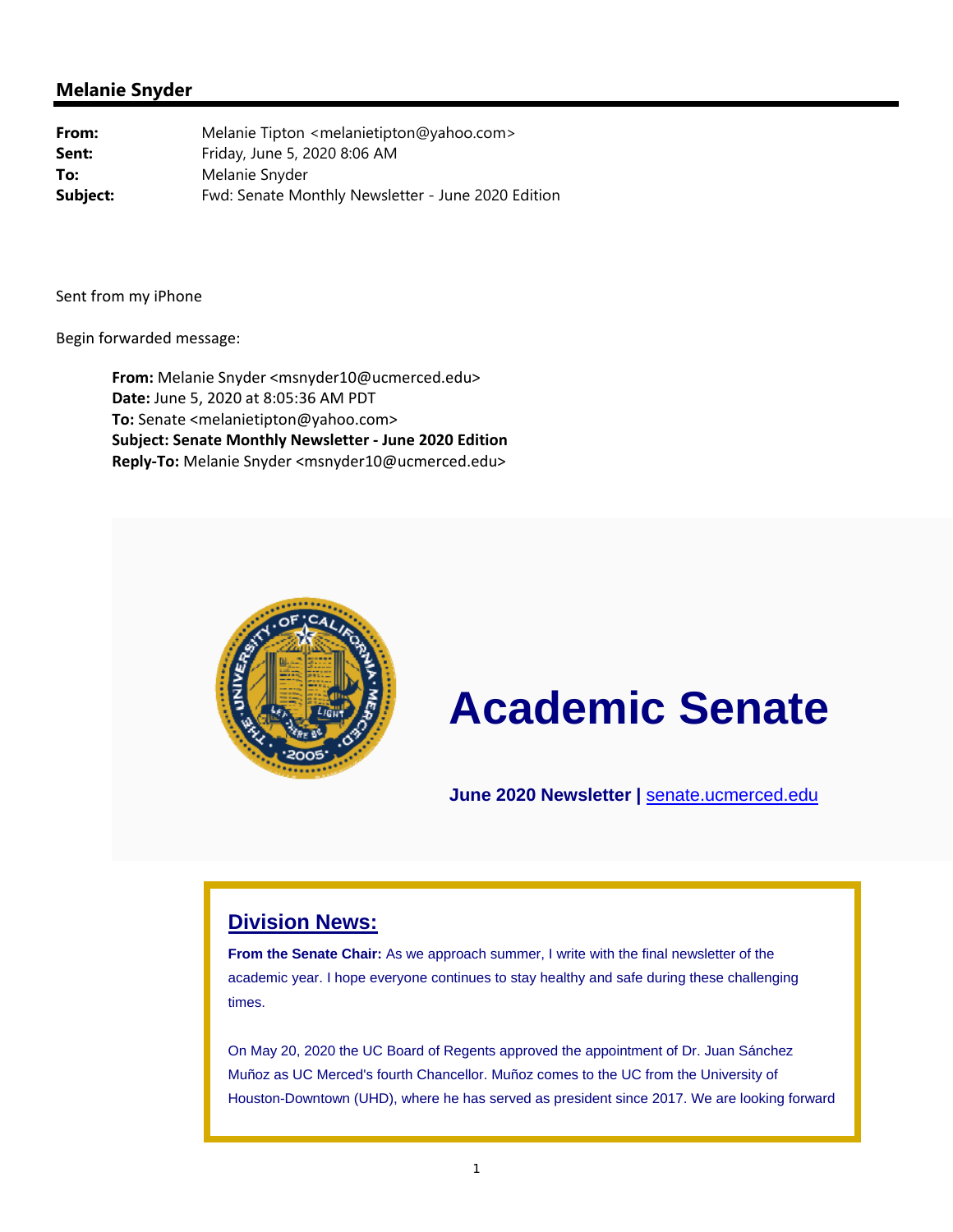to welcoming him as he assumes his role in early July. President Napolitano's announcement may be found here, and Chancellor-Designate Munoz's message may be found here.

In response to the COVID-19 pandemic and subsequent high school closures, the May 9th administration of the UC Analytical Writing Placement Exam (AWPE) was cancelled. From the time that decision was made, UCOPE, the AWPE Chair, and program staff at UCOP have been working to arrange for a systemwide online administration of the AWPE, which will take place on Saturday, June 20th.

On June 1, the Academic Council unanimously endorsed a letter from the Coordinating Committee on Graduate Affairs (CCGA) requesting that the normative time-to-degree and funding limits outlined in APM 420-17 (for Readers, TA-ships, and Fellowships) be temporarily extended due to the COVID-19 crisis. Academic Council also endorsed the letter from the University Committee on Preparation Education (UCOPE) requesting a one-time waiver of Senate Regulation 636.C for the 2020-2021 academic year due to ongoing COVID-19 disruptions. SR 636.C outlines ways that a student may satisfy the UC Entry Level Writing Requirement, including by passing the UC Analytical Writing Placement Examination (AWPE).

The UC Merced Office of the Dean of Students and the Office of Student Rights and Responsibilities invite all faculty members to participate in the Faculty Listening Tour. Sessions are open to school Deans, department chairs, instructional faculty, lecturers, researchers, teaching assistants and graduate students. Feedback from the sessions will be used to enhance faculty resources that support student well-being and classroom management. Session information and registration may be found here and is provided below.

Session Information and registration:

Faculty Listening Tour #1 Monday, June 8th, 11:00am –2:00pm http://tinyurl.com/FacultyTour01

Faculty Listening Tour #2 Thursday, June 18th, 3:00pm – 4:00pm http://tinyurl.com/FacultyTour02

Faculty Listening Tour #3 Wednesday, June 24th, 9:00am - 10:00am – http://tinyurl.com/FacultyTour03

On May 26, the Graduate Division and the Graduate Council issued a joint memo discussing the policies that have been put in place to accommodate graduate students with their various and pressing needs, with regards to program requirements.

The Revised Policy and Procedures for the Establishment, Review and Closure of Organized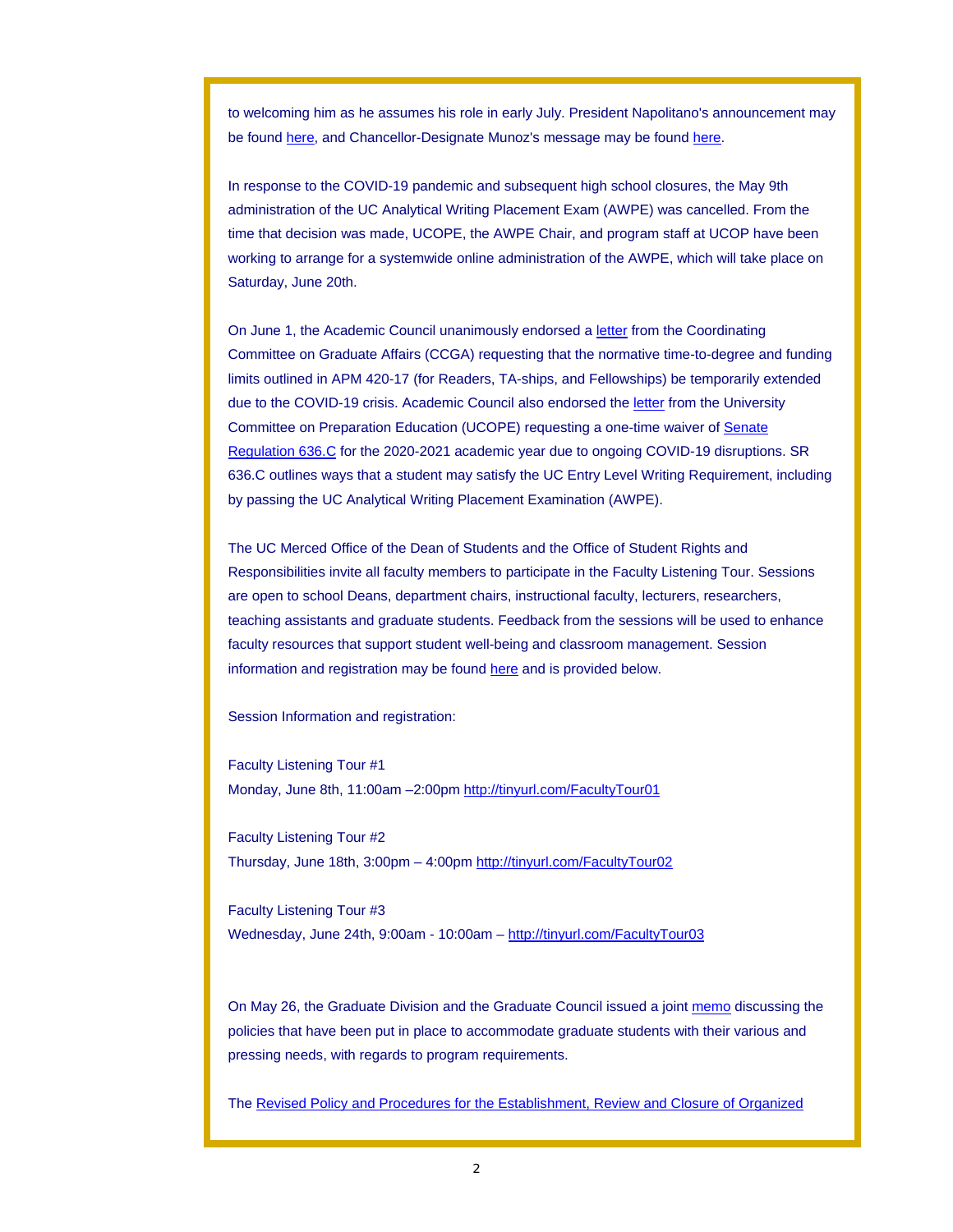Research Units went into effect on June 1, 2020.

VCORED Sam Traina and VPDGE (and future interim VCORED) Marjorie Zatz will host a "Research Relaunch" webinar on Friday, June 5 at 11:00am. Please see the campus announcement.

Lastly, I am delighted to announce that Fatima Paul has been appointed as Executive Director of the Senate!

-Tom Hansford

## **Committee Highlights**

The Committee on Academic Personnel (CAP) continues to conduct business as usual. The committee's last meeting of the academic year is June 19.

The Committee on Academic Planning and Resource Allocation (CAPRA) regularly consults with the EVC/Provost on budgetary impacts of the COVID-19 pandemic. The committee recently consulted with both the EVC/Provost and the APAPB on proposed changes to the timeline for phase II of academic planning. The committee will continue having email discussions as necessary over the summer on pandemic-related budget issues.

The Committee on Faculty Welfare and Academic Freedom (FWAF) chair hosted a virtual support group for a small group of faculty and staff who are parents, where participants discussed the challenge of balancing childcare and remote work and offered support to each other. Faculty coworking space survey results, indicating a strong support for co-working space, were presented at the Divisional Council on May 13, 2020, and FWAF is drafting a proposal which, upon Divisional Council's endorsement, will be sent to the campus leadership.

The Committee on Research (COR) submitted the final ORU policy to Division Council and the Council endorsed. The ORU policy was widely disseminated to the campus by the Senate office and is available on the Senate website. The committee will meet via Zoom twice over the summer to consult with VCORED Traina and VPDGE (and future Interim VCORED) Zatz on the efforts to relaunch campus research activities.

The Graduate Council (GC) issued a joint memo with the Graduate Division to Graduate Group Chairs, summarizing the emergency policies and requesting close communication with group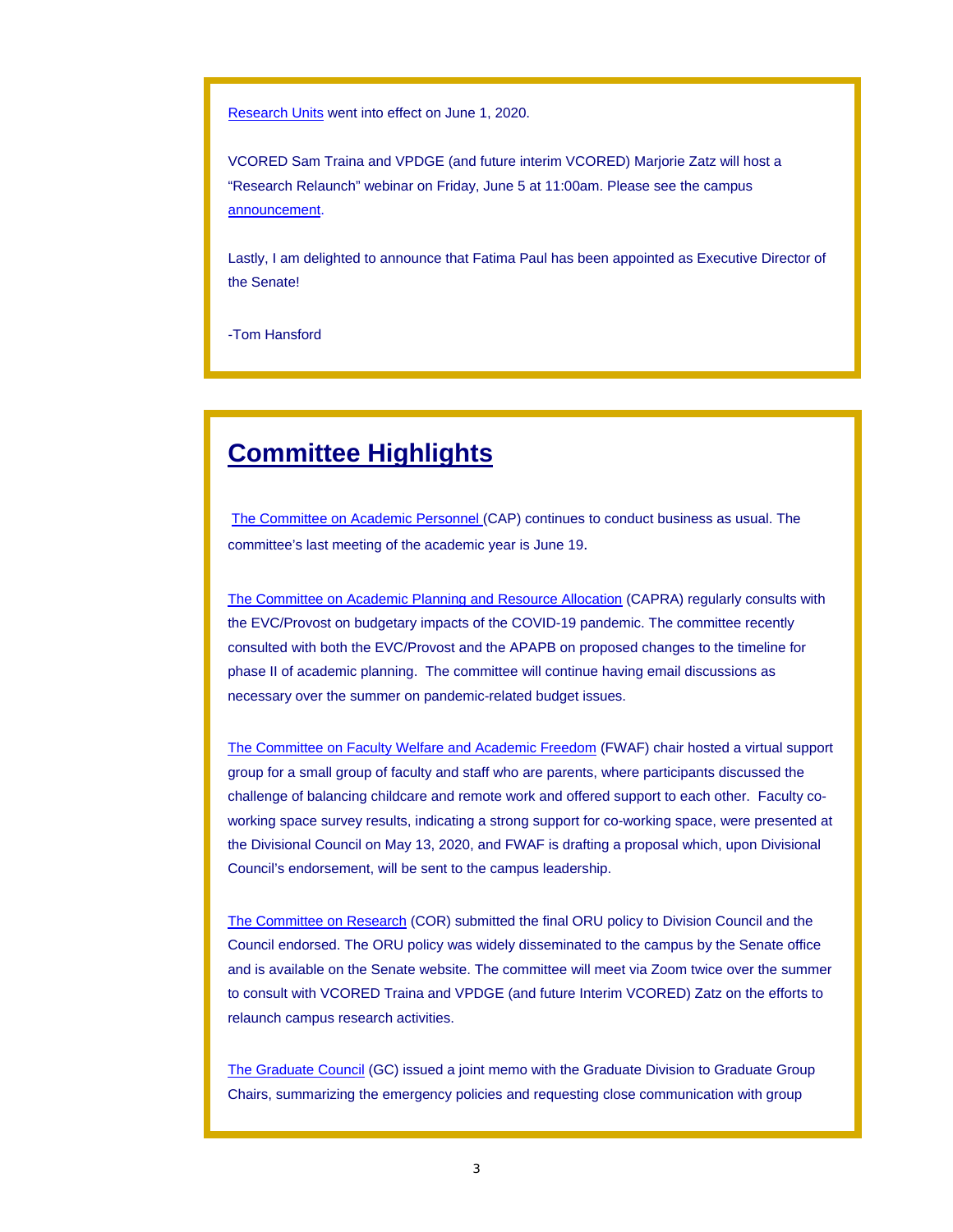members and students. GC consulted with Becky Mirza, Assistant Director for International Students and Scholars, on international student admissions and enrollments in AY 2020-21, and with Laura Martin, Accreditation Liaison Officer, on the potential hybrid instruction in Fall 2020 and its implications for WSCUC accreditation. GC approved revisions to graduate course request and approval policy, incorporating the changes proposed by the CRF Policy Workgroup.

The Committee on Rules and Elections (CRE) issued a second ballot for the election of CoC and DivCo At-Large members. If you have not already done so, please submit your ballot by June 5, 2020.

The Committee on Diversity and Equity (D&E) last met on May 4, 2020. D&E expressed concerns about students who are facing hardships due to lack of access to the internet and/or computers. More recently, per the Senate Chair's request, D&E led a survey of department chairs, school deans, and FEAs, about the use and effectiveness of DEI statements in faculty searches and in improving campus climate, in preparation for the Divisional Council to draft a campus response to the Academic Council's request for information.

The Committee on Committees (CoC) will convene in mid-June to finalize a few pending appointments.

The Committee on Library and Scholarly Communications (LASC) Chair DePrano met with GC, UGC, and CAPRA chairs to further discuss consultation with the Library during the preparation of new program proposals. LASC also sent a memo to Kevin Dawson, chair of the Interdisciplinary Humanities Graduate Group, in response to his request for input regarding concerns related to student and faculty access to physical ILL and Library Book Collection.

The Undergraduate Council (UGC) is conducting business via email and has recently provided comments to the Registrar on the American History and Institutions requirement. Council has also opined on the proposals put forth by the CRF WorkGroupco-chaired by the UGC and GC Chairs. The proposal aims at simplifying the level of effort and time faculty and staff devote to developing, submitting, and approving new or revised CRFs. UGC also endorsed a proposal for autopopulating CatCourses. These efforts were coordinated with the Graduate Council and key campus constituents.

Divisional Council (DivCo) discussed a proposal put forth by FWAF for co-working space for faculty partners. FWAF is currently updating the proposal for consideration by the senate and administrative leaderships. DivCo also discussed the UGC proposal for a RRR week and reviewed a draft charge for a Medical Education Advisory Committee.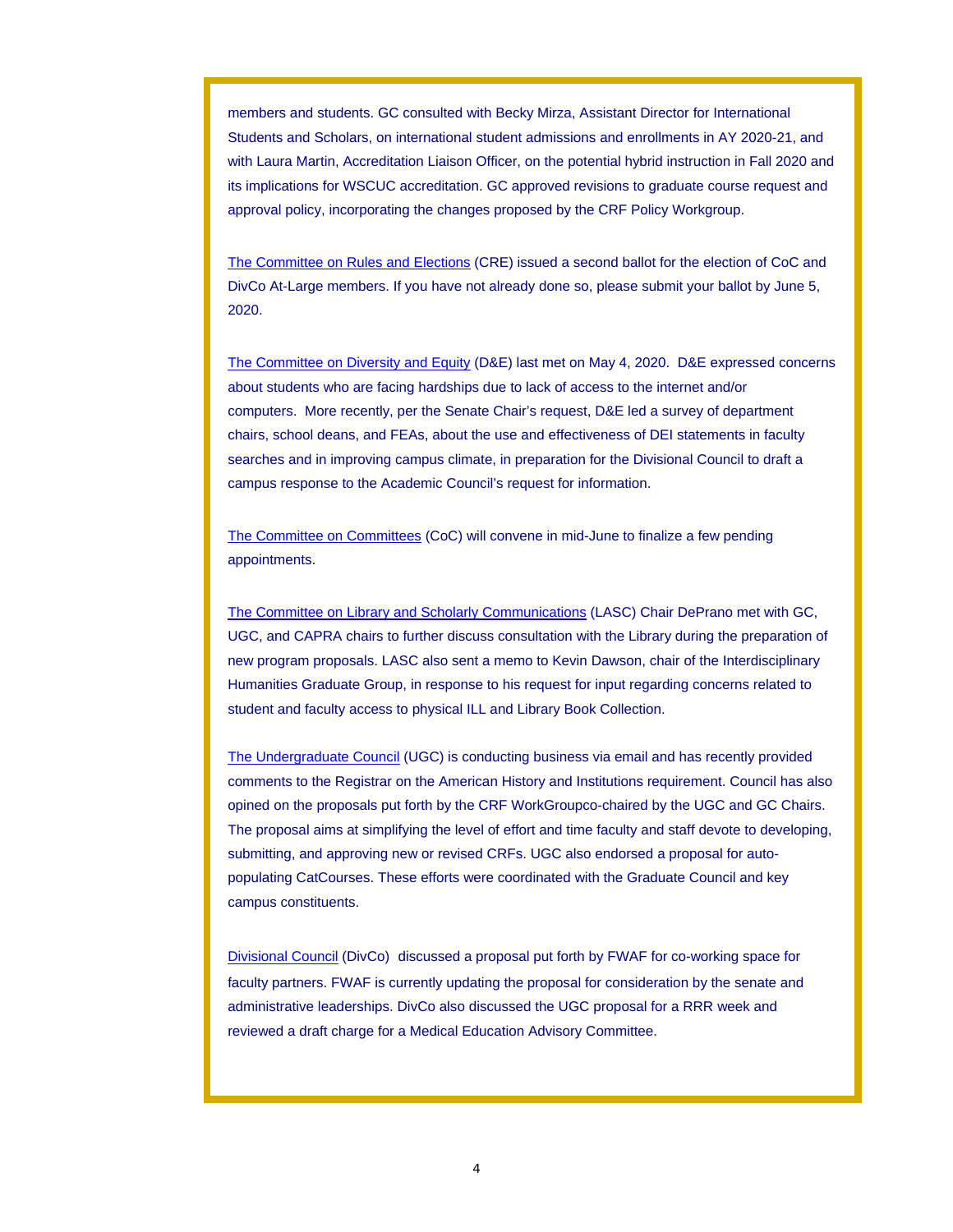## **June Meeting Schedules**

**DIVCO** - JUN 3 **CAP** - JUN 5, 12, 19

**ASSEMBLY** - JUN 10 **COUNCIL** - JUN 24 **BOARS** - JUN 5 **CCGA** - JUN 3 **UCEP** - JUN 1 **UCFW -** JUN 12 **UCOPE** - JUN 19 **UCORP** - JUN 8 **UCPB** - JUN 2

### **Contact the Chair**

Questions, concerns, or issues you would like to see addressed? Contact Senate Chair Hansford at senatechair@ucmerced.edu.

**\_\_\_\_\_\_\_\_\_\_\_\_\_\_\_\_**



#### **Review Items:**

A webpage on the UCM Senate website is now available and will be updated regularly. Please click here to view the items that are currently discussed and reviewed locally and at the systemwide level.



*Copyright © 2020 The University of California, Merced - Academic Senate, All rights reserved.* You are receiving this email because you opted in via our website.

> **Our mailing address is:** The University of California, Merced - Academic Senate 5200 N Lake Rd Merced, CA 95343-5001

> > Add us to your address book